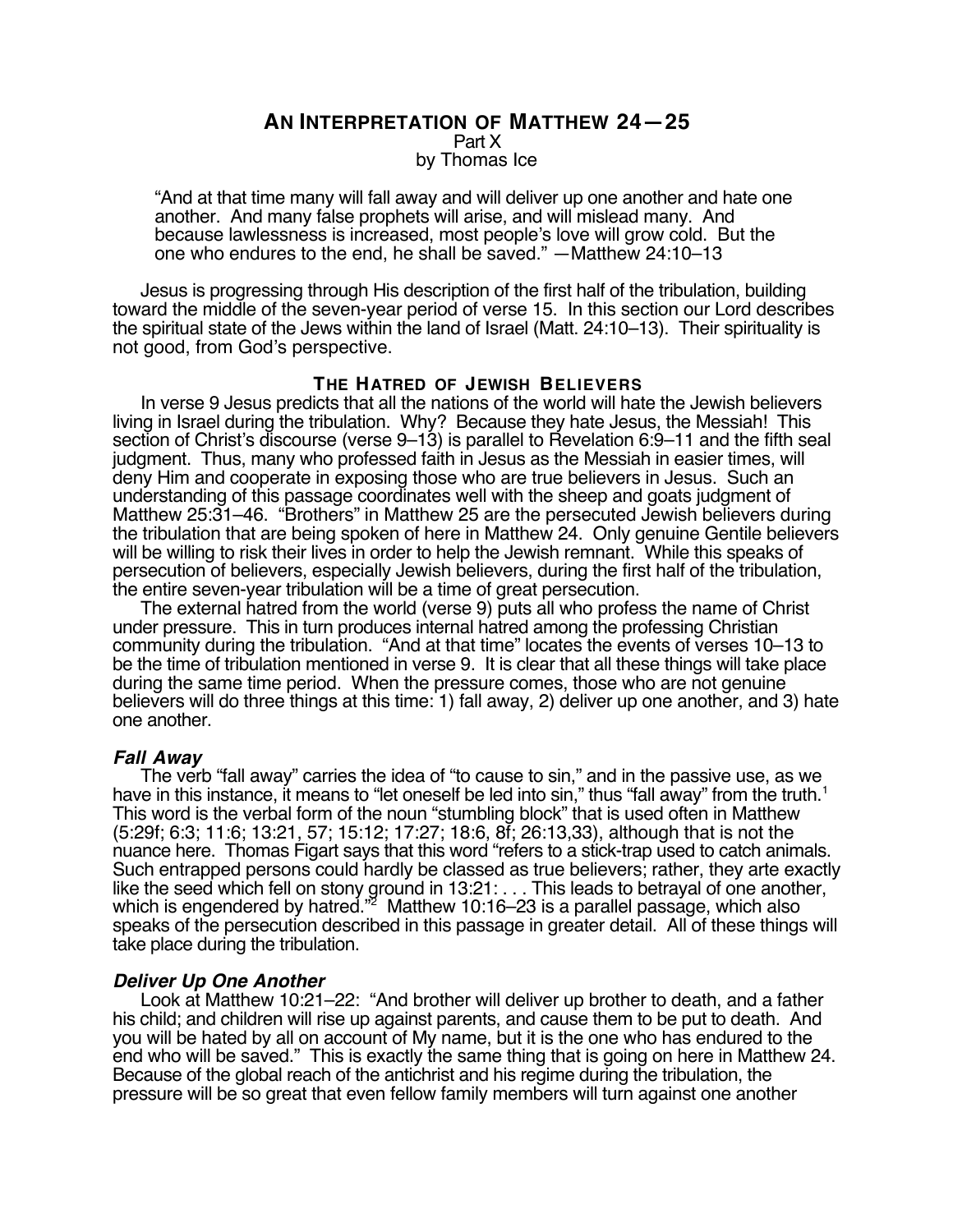rather than face the consequences of not following the instructions of the global leader. "The greatest expression of apostasy was betraying others who intended to remain faithful," notes Craig Keener.

#### **Hate One Another**

The hatred by all the nations (verse 9) against believers, especially Jewish believers (the remnant) in this context, will create such external pressure that it will result in hatred within the believing community among themselves. That is, false professors will turn against and hate the true believers. "The repeated reciprocal 'one another,' thus refers to betrayal ('they will betray'; cf. v 9) and hostility ('they will hate'; cf. v 9) within the ranks of the followers of Jesus."4 There will be virtually nowhere to turn for the remnant of Jewish believers. The only place where they will be able to turn for any kind of help will be Gentile believers. This explains the rationale of Matthew 25:31–46 and why there will be the judgment of the Gentiles at the second coming for how they treated the Jewish believers during the tribulation.

## **PAST OR FUTURE?**

Although weaker on this verse than others, it is not surprising to find that preterists believe that verse 10 has already occurred in the past.<sup>5</sup> "The pagan Roman historian Tacitus speaks of Christians in the era of Nero as universally 'hated for their crimes,'"6 declares Kenneth Gentry. He continues, "In verses 10 and 12 we discover a consequence of the persecution."7 Yet, Tacitus describes what is going on in Rome, not Jerusalem, as does Matthew 24. How does this quote in any way relate to Matthew 24:10? In fact, Tacitus says in the same section that "there arose a feeling of compassion,"8 for the persecuted Christians in Rome. This hardly fits the context of Matthew 24:10.

Further, it has been noted above that verse 9 is linked to verse 10. Verse 9 says, "Then they will deliver **you** to tribulation, and will kill **you**, and **you** will be hated by all nations on account of My name." Those whom Jesus calls "you" in verse 9, are referred to as the "many" and "one another" (2x) in verse 10. Since our Lord speaks of the same group of people (the saved remnant) in both verses, whatever happens to them in verse 10 must be the same people referenced by the plural you in verse 9. If, as preterists believe, that verses 9 and 10 happened to the disciples to whom Jesus was specifically addressing in the passage, instead of a still future group of Jewish believers in Jerusalem, then those events did not happen in the first century. When did many of the apostles fall away?<sup>9</sup> When did *many* of the apostles betray one another? When did *many* of the apostles hate one another? Instead, they loved one another.

This verse, like all of them in Matthew 24:4–14, does not reference a past event. Instead, they look forward to a future time and a global event that will take place in literal Jerusalem.

#### **MANY FALSE PROPHETS**

In conjunction with the events of the preceding verses, "many false prophets will arise, and will mislead many." This did not occur in the first century, to the extent that fulfilled the language of this passage, as taught by preterists like Gentry and DeMar.<sup>10</sup> False prophets are not the same as false teachers, as some suppose. The use of the term "false prophets" reinforces our understanding of the Jewish orientation of this passage. Bruce Ware notes the following:

Here [2 Pet. 2:1] false prophets are distinguished from pseudodidaskalos, "false teachers." The implication is clear: False prophets were Israel's trouble; false teachers are the church's problem. Jesus' use of pesudoprophetes, then, in the Olivet Discourse calls for a Jewish understanding of the term unless some contrary internal contextual evidence can be advanced to show that the word has taken on some different and rare meaning. Since there is no such evidence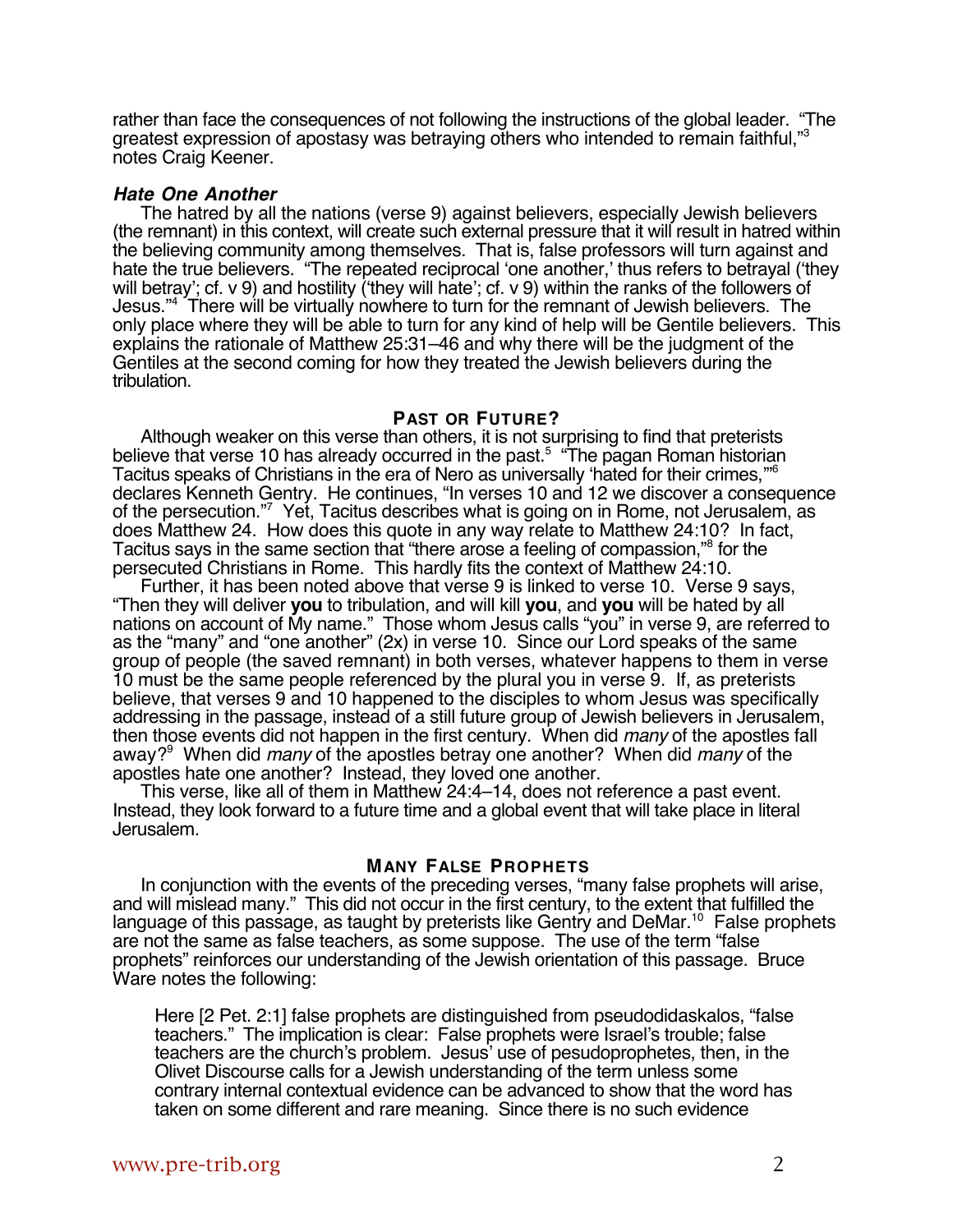contextually, it is best to understand the word to refer to false prophets in Judaism. Again this "Jewish element" in the discourse remains Jewish and does not relate to the church.<sup>11</sup>

Arno Gaebelein echoes Ware's understanding of this passage when he tells us:

The Jewish age has false prophets; the Christian age has false teachers. "But there were false prophets also among the people, as there shall be also among you false teachers, who shall bring in by the bye destructive heresies, etc." (2 Pet. ii:1). These false prophets who come in the end of the Jewish age will be possessed by evil spirits. Such was the case during the great apostasy of Israel under the reign of Ahab. The Lord permitted then a lying spirit to take possession of the false prophets as revealed by the prophet Messiah (2 Chronicles xviii:18–22).<sup>12</sup>

The tribulation will be a time in which prophecy will be restored to Israel during the seventieth week of Daniel. Thus, Jesus provides instruction warning the nation of Israel to exercise discernment concerning this matter. Ware further explains:

Whom then could Jesus be warning? Obviously the warning is to Israel through the Apostles (who represent their nation Israel—this nation that anxiously looks for her Messiah). Jesus warned Jews in the tribulation not to be deceived by false Christs no matter what signs and wonders they perform. Israel is in danger of following false Christs because she has not yet recognized the true Christ. Unquestionably this is another example of exclusively Jewish element in the context of the Olivet Discourse which proves, along with the other contextual items not handled by Gundry, that Jesus addressed the nation Israel and its future in accordance with the intent of His Apostles' questions.<sup>13</sup>

## **CONCLUSION**

This passage lays out a future time of great persecution and hatred. Robert Gundy says, "Throughout , we see a logical progression: persecution by outsiders causes many in the church to avoid persecution by betraying fellows disciples to the persecutors; and through failure to condemn this woeful loss of brotherly love, easygoing false prophets exacerbate the problem of treachery in the brotherhood."<sup>14</sup>. The events described by our Lord will occur during the future tribulation period. This time period will require great perseverance on the part of the Jewish remnant. Maranatha!

**(To Be Continued . . .)**

# **ENDNOTES**

 $\overline{a}$ 

<sup>1</sup> William F. Arndt and F. W. Gingrich, *A Greek-English Lexicon of the New Testament* (Chicago: University of Chicago Press, 1957), p. 760.

<sup>2</sup> Thomas Figart, *The King of The Kingdom of Heaven: A Commentary of Matthew* (no publisher given, 1999), pp. 438–39.

<sup>3</sup> Craig S. Keener, *A Commentary on The Gospel of Matthew* (Grand Rapids: Eerdmans, 1999), p. 571.

<sup>4</sup> Donald A. Hagner, *Word Biblical Commentary: Matthew 14–28*, Vol. 33B (Dallas: Word Books, 1995), pp. 694-95.

<sup>5</sup> See for example, Gary DeMar, *Last Days Madness: Obsession of the Modern Church*, (Power Springs, GA: American Vision, 1999), pp. 82–85. Kenneth L. Gentry, Jr., *Perilous Times: A Study in*

*Eschatological Evil* (Texarkana, AR: Covenant Media Press, 1999), pp. 52–53. R. C. Sproul, *The Last Days According To Jesus* (Grand Rapids: Baker, 1998), p. 35.